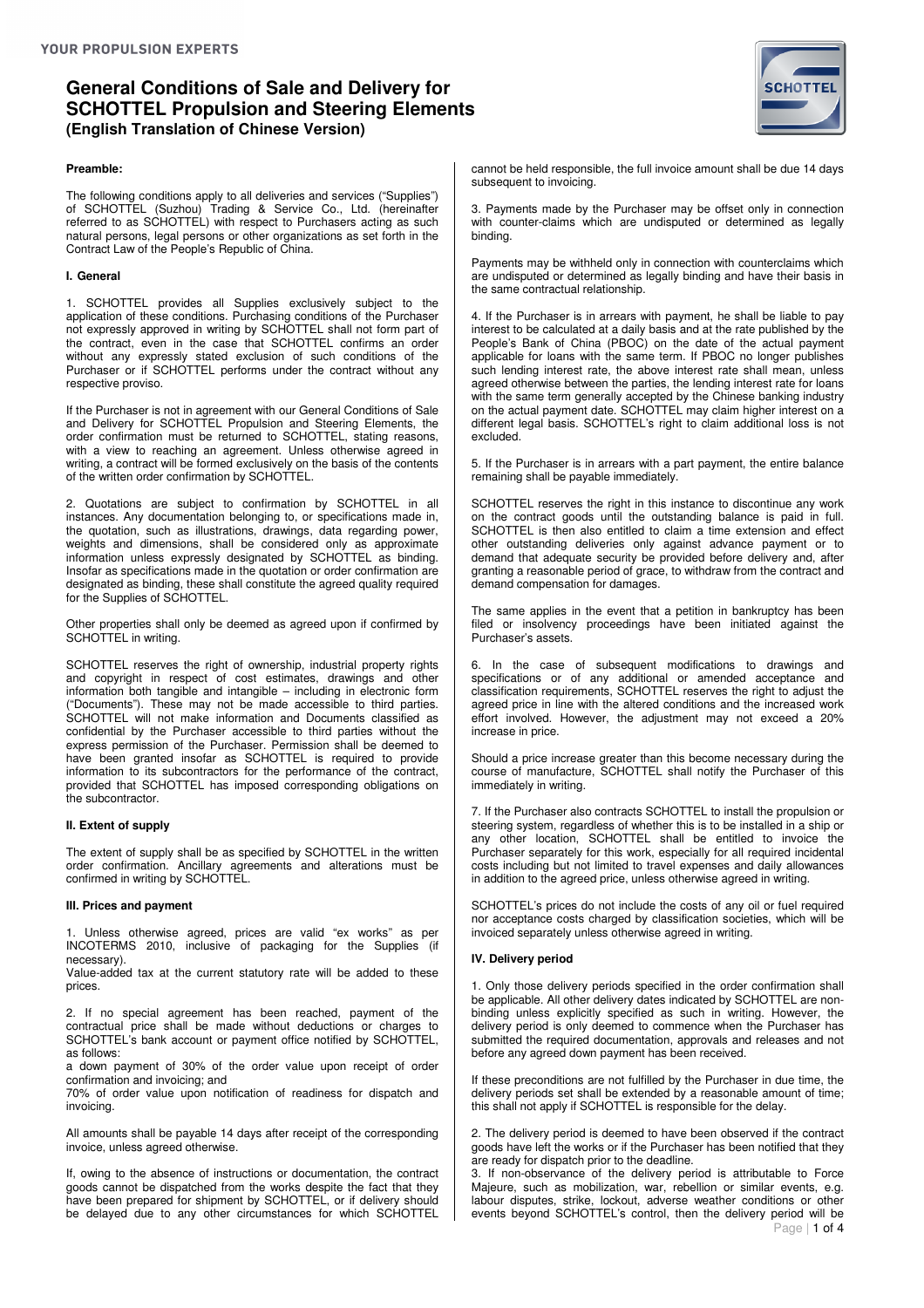

extended by a reasonable amount of time. This also applies to hindrances affecting subcontractors.

The circumstances described above are still deemed to be beyond SCHOTTEL's control even if they arise during an already existing delay.

SCHOTTEL will inform the Purchaser as soon as possible of the beginning and end of such hindrances.

4. If dispatch is delayed for reasons within the Purchaser's control, he will be charged storage fees beginning one month after notification that the goods are ready for dispatch.

In the case of storage at SCHOTTEL, at least 0.5% of the invoice amount will be charged per month or part thereof, up to a maximum of 5% in total.

In such a case, SCHOTTEL reserves the right, after the setting and fruitless expiry of a reasonable deadline, to make other use of the contract goods and to supply replacement goods to the Purchaser within a reasonable, extended period without affecting other statutory rights of SCHOTTEL.

5. The Purchaser may withdraw from the contract if complete performance becomes impossible for SCHOTTEL prior to the transfer of risk.

The Purchaser may also withdraw from the contract if execution of a part of the delivery for a given order is rendered impossible and he has a legitimate interest in rejecting a partial delivery. If this is not the case, the Purchaser shall pay the contract price allotted to the partial delivery. In addition, Section IX shall apply.

If the impossibility arises during default in acceptance or if the Purchaser is solely or largely responsible for these circumstances causing the impossibility, the Purchaser shall remain obliged to render consideration.

6. If SCHOTTEL culpably falls behind schedule with deliveries, thereby causing losses to be incurred by the Purchaser, then the latter is entitled to claim a lump-sum compensation for this delay.

Such compensation is limited to 0.5% for every full week of the delay, but no more than 5% in all, of the value of that part of the overall delivery which, because of the delay, cannot be used on schedule or in accordance with the contract.

If, after the due date, the Purchaser sets SCHOTTEL a reasonable deadline for performance – paying due regard to the statutory exceptions – and if this deadline is not met, then the Purchaser is entitled to withdraw from the contract, subject to the statutory regulations.

Further claims resulting from default or delay in deliveries shall be governed exclusively by Section IX, Paragraph 2 of these Conditions. Any contractual penalty agreed and due shall be deducted therefrom.

#### **V. Transfer of risk and acceptance**

1. The risk is transferred to the Purchaser according to Incoterms 2010.

2. At the request of the Purchaser and at his expense, SCHOTTEL will insure the consignment against theft, damage due to breakage, transportation, fire and water and any other insurable risks.

Should dispatch be delayed due to circumstances beyond SCHOTTEL's control, risk will be transferred to the Purchaser from the day of notification of readiness for dispatch. SCHOTTEL agrees to take out, at the Purchaser's expense, any insurance demanded by the latter.

4. Even if they have insignificant defects, delivered goods shall be accepted by the Purchaser without prejudice to the rights laid down in Section VIII.

5. Partial deliveries are permissible insofar as they do not cause unreasonable inconvenience to the Purchaser.

#### **VI. Retention of title**

1. The contract goods remain the property of SCHOTTEL until all payments and each and every claim relating to the supply contract have been received.

If the Purchaser fails to comply with the terms of the contract, particularly if he is in default of payment, SCHOTTEL is entitled to withdraw from the contract and repossess the contract goods, following fruitless expiry of a reasonable remedy period set by SCHOTTEL; the statutory provisions such that a remedy period is not needed shall be unaffected.

The fact that SCHOTTEL takes back contract goods and/or exercises the retention of title, or has the contract goods seized, shall not be construed as constituting a rescission of the contract, unless SCHOTTEL expressly so declares.

The Purchaser is obliged to surrender the items in question.

The Purchaser must inform SCHOTTEL immediately in writing in the event of seizure, processing or other intervention by a third party.

2. If the Purchaser files for the initiation of insolvency proceedings, SCHOTTEL shall be entitled to withdraw from the contract and demand the immediate return of the contract goods in accordance with the Law of the People's Republic of China on Enterprise Bankruptcy.

3. SCHOTTEL is entitled to insure the contract goods at the Purchaser's expense against theft, breakage, fire, water and loss by any other means, unless the Purchaser can prove that he has taken out insurance against these risks himself.

4. The Purchaser is entitled to resell the contract goods in the course of regular business only on condition that the reseller receives payment from its customer or makes the transfer of property to the customer dependent upon the customer fulfilling its obligation to effect payment. However, the Purchaser hereby assigns to SCHOTTEL in advance all claims on his customers or third parties resulting from the resale, regardless of whether the contract goods are resold in processed or unprocessed condition. The Purchaser is entitled to collect these claims even though they have been assigned.

This does not affect SCHOTTEL's right to collect the claims itself. SCHOTTEL undertakes, however, not to collect the claims itself as long as the Purchaser duly meets his payment obligations.

The Purchaser is obliged, upon demand, to advise SCHOTTEL of the assigned claims and the associated debtors, to provide all information necessary to effect collection, to hand over the relevant documents and to inform the debtors of the assignment.

If the contract goods are resold together with other goods not supplied by SCHOTTEL, the Purchaser's claim on his customer shall be considered as having been assigned to the amount of the contract price agreed upon between SCHOTTEL and the Purchaser.

5. The processing or conversion of goods subject to retention of title (hereinafter referred to as proprietary goods) is always carried out by the Purchaser on behalf of SCHOTTEL. Should proprietary goods be processed or inseparably combined with other items not in the possession of SCHOTTEL, then SCHOTTEL becomes the co-owner of these processed or combined goods from the time of processing or combination.

If goods supplied by SCHOTTEL are integrated or inseparably combined with other movable objects and if the other object is regarded as constituting the principalobject, it is understood that the Purchaser transfers the right of co-ownership to SCHOTTEL provided the principal object belongs to him.

In this instance, the Purchaser holds the right of ownership or coownership on SCHOTTEL's behalf. In all other respects, the object produced by processing, conversion, combination or integration is subject to the same conditions as proprietary goods.

6. If so requested by the Purchaser, SCHOTTEL agrees to release the respective part of securities to which it is entitled to the extent that their combined value exceeds by more than 20% the claims to be secured. SCHOTTEL shall be entitled to choose which security interests it wishes to release.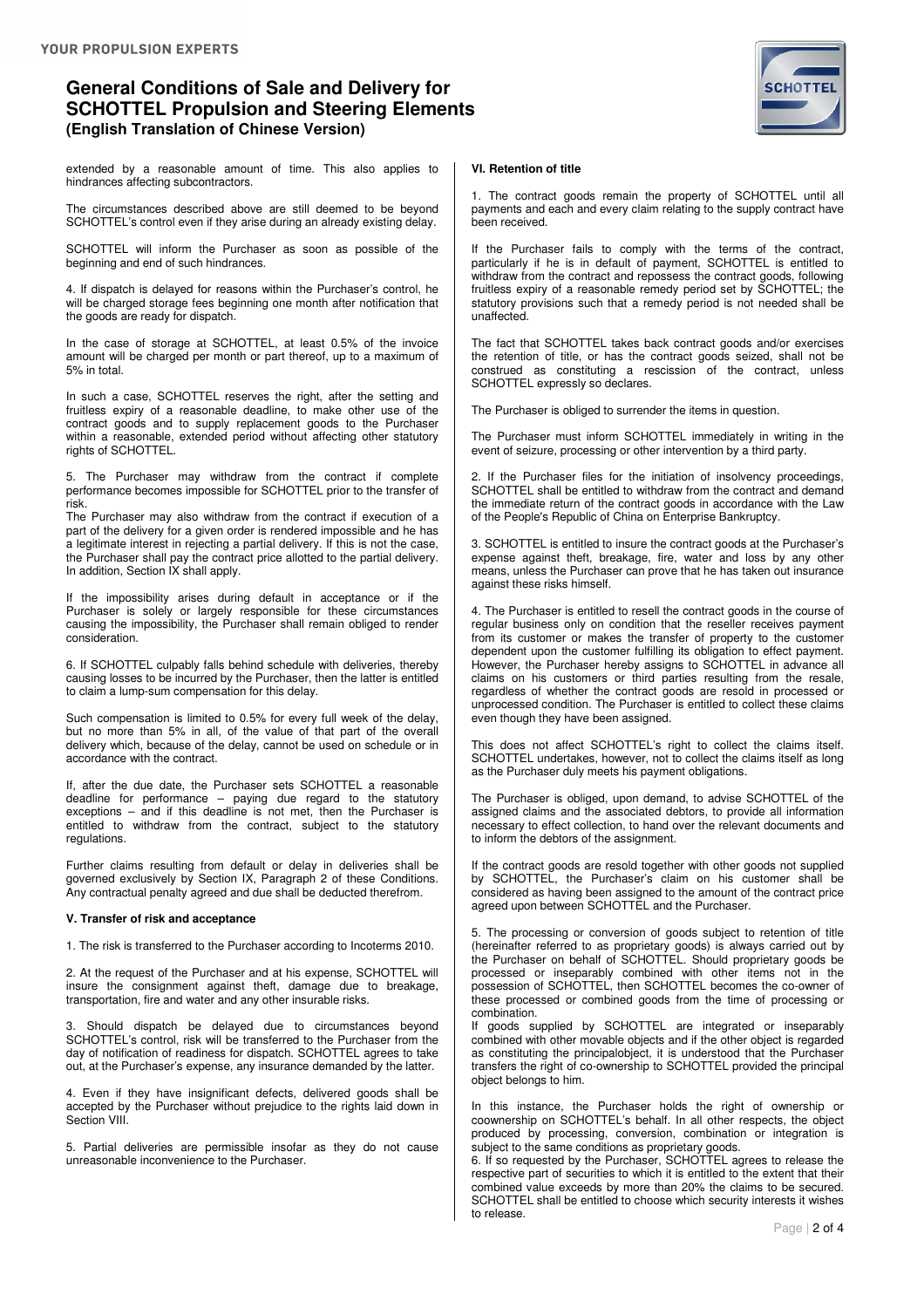### **VII. Installation, supervision and commissioning**

1. If SCHOTTEL has also undertaken to install, supervise the installation of, and/or commission the contract goods, SCHOTTEL is not obliged to start assigning the appropriate skilled personnel or to perform these obligations until the Purchaser expressly confirms in writing that all the necessary preparatory work for foundations, electrical, hydraulic and other systems has been completed and the equipment and materials necessary for SCHOTTEL's performance of the work, such as scaffolding, lifting equipment, energy, water, heating, etc., has been provided, for which the Purchaser shall be responsible, thus enabling SCHOTTEL's personnel to start their work without delay.

If the preparatory work has not been properly completed, any additional costs arising because of this will be borne by the Purchaser.

2. If a delay or interruption in installation or commissioning occurs for reasons beyond the control of SCHOTTEL or its vicarious agents, the Purchaser shall also bear the additional costs incurred by SCHOTTEL as a result of the delay, interruption or hindrance, regardless of whether the Purchaser can be held responsible for the delay or interruption occurring (except for Force Majeure). SCHOTTEL shall also be entitled to a reasonable adjustment of the time schedule.

This has no effect upon the obligation of the Purchaser to comply with the agreed payment deadlines.

3. If the Purchaser entrusts SCHOTTEL's personnel with work and services extending beyond the order confirmation and the originally agreed extent of supply, SCHOTTEL is entitled to invoice the Purchaser separately for these items. SCHOTTEL shall only be obliged to perform this work if the Purchaser issues a written order for the additional work.

If the Purchaser wishes SCHOTTEL's personnel to work overtime in order to meet SCHOTTEL's contractual obligations, he must issue a written order to this effect and reimburse SCHOTTEL for the additional costs incurred.

Overtime is limited according to the Labor Law and other applicable laws and regulations of the People's Republic of China within one hour per day and not more than three hours owing to special reasons when the worker's health condition allows, and the total overtime per month shall not exceed thirty-six hours.

#### **VIII. Warranty claims**

To the exclusion of further claims – without prejudice to Section IX – SCHOTTEL shall be liable for defects in quality and defects in title, as follows:

### **Defects in quality:**

1. All parts which prove to be defective owing to a circumstance which occurred prior to the transfer of risk shall be either repaired or exchanged for defect-free parts free of charge at SCHOTTEL's option, provided the defect is due to circumstances that existed before the transfer of risk occurred. If such defects are discovered in the contract goods, SCHOTTEL is to be informed of this immediately in writing by the Purchaser.

Replaced parts become the property of SCHOTTEL. SCHOTTEL may ask the Purchaser to dispose of the replaced parts free of charge.

2. Unless caused by culpable behaviour of SCHOTTEL, liability does not apply to defects attributable to, amongst other things, any of the following causes:

- a) unsuitable or improper use of the contract goods,<br>b) incorrect installation or commissioning,
- b) incorrect installation or commissioning,<br>c) installation of non-OEM spare parts.
- installation of non-OEM spare parts,
- $\begin{array}{cc} d & \text{natural} \\ e & \text{incorrect} \\ e & \text{real} \end{array}$
- e) incorrect or negligent handling,<br>f) unsuitable fuel, lubricants, cons
- f) unsuitable fuel, lubricants, consumables etc.,<br>
q) use of substitute materials.
- use of substitute materials,
- h) incorrect electrical voltage,<br>i) contaminated piping
- contaminated piping.
- j) welding work on board.<br>k) consequences of incor
- consequences of incorrect calculations or information supplied by the Purchaser

SCHOTTEL assumes no liability for malfunctions that occur later as a result of the installation conditions or improper maintenance or handling by the Purchaser or third parties. Nor can SCHOTTEL be held liable for the installation of individual parts supplied in unmounted condition, unless such work is carried out by SCHOTTEL's personnel at the request of the Purchaser and this personnel culpably causes damage to the contract goods. SCHOTTEL shall also not be liable for apparent defects or damage, unless such is reported within 4 weeks from the acceptance of the Services.

3. After consultation with SCHOTTEL, the Purchaser shall grant the required time and opportunity for carrying out all repairs or replacement deliveries deemed necessary by SCHOTTEL. Otherwise, SCHOTTEL will be exempted from liability for the consequences thereof. The Purchaser is entitled to remedy a defect himself or to have it repaired by a third party and to demand reimbursement of the necessary costs from SCHOTTEL only in urgent cases in which the safety of operation is at risk or to prevent excessive damage from occurring – in which case SCHOTTEL is to be informed immediately.

4. With regard to the direct costs incurred as a result of repairs or replacements, SCHOTTEL shall – insofar as the complaint proves to be justified – bear the costs of the replacement parts, including dispatch costs. SCHOTTEL shall also bear the costs of removal and installation as well as the costs of any required assignment of fitters and auxiliary personnel, including travel costs, insofar as this does not cause unreasonable inconvenience or expense to SCHOTTEL. Warranty works shall, even on site, be performed in a workshop area. Thus, dismantling, re-assembly, removal, reinstallation, dock charges, towage, transfer, repositioning, etc. shall not be part of SCHOTTEL's warranty obligations.

5. If the Purchaser sets SCHOTTEL a reasonable deadline for the repair or replacement of a part owing to the presence of a defect in quality – paying due regard to the statutory exceptions – and if this deadline is not met, then the Purchaser is entitled to withdraw from the contract, subject to the statutory regulations. In the case of minor defects, the Purchaser will only be entitled to a reduction of the contract price. The right to a reduction of the contract price is otherwise excluded unless repair and replacement finally fail after the third attempt.

Further claims are governed by Section IX of these Conditions.

6. If the Purchaser or a third party performs improper repair work, no liability will be accepted by SCHOTTEL for the consequences. The same applies to modifications made to the contract goods without SCHOTTEL's prior written consent.

7. To the extent that SCHOTTEL has incurred costs or expenses, SCHOTTEL shall be entitled to compensation (a) in the event the defect notified by the Purchaser to SCHOTTEL is subsequently determined not to exist, or (b) if SCHOTTEL is not responsible for the notified defect.

### **Defects in title:**

8. If the use of the contract goods should infringe any valid industrial property rights or copyrights or trademarks of third parties, SCHOTTEL shall, at its own expense, either procure for the Purchaser the right of continued use or so modify the contract goods in a manner acceptable to the Purchaser that the property right is no longer infringed, at SCHOTTEL's discretion.

If this is not possible on economically reasonable terms or within a reasonable period of time, then the Purchaser shall be entitled to withdraw from the contract. Under the aforementioned conditions, SCHOTTEL shall also be entitled to withdraw from the contract.

Furthermore, SCHOTTEL shall exempt the Purchaser from such claims by the owners of the affected property rights which are undisputed or determined as legally binding.

9. The obligations of SCHOTTEL set out in Section VIII, Paragraph 8 are complete and final for the case of the infringement of property rights and copyrights – without prejudice to Section IX.